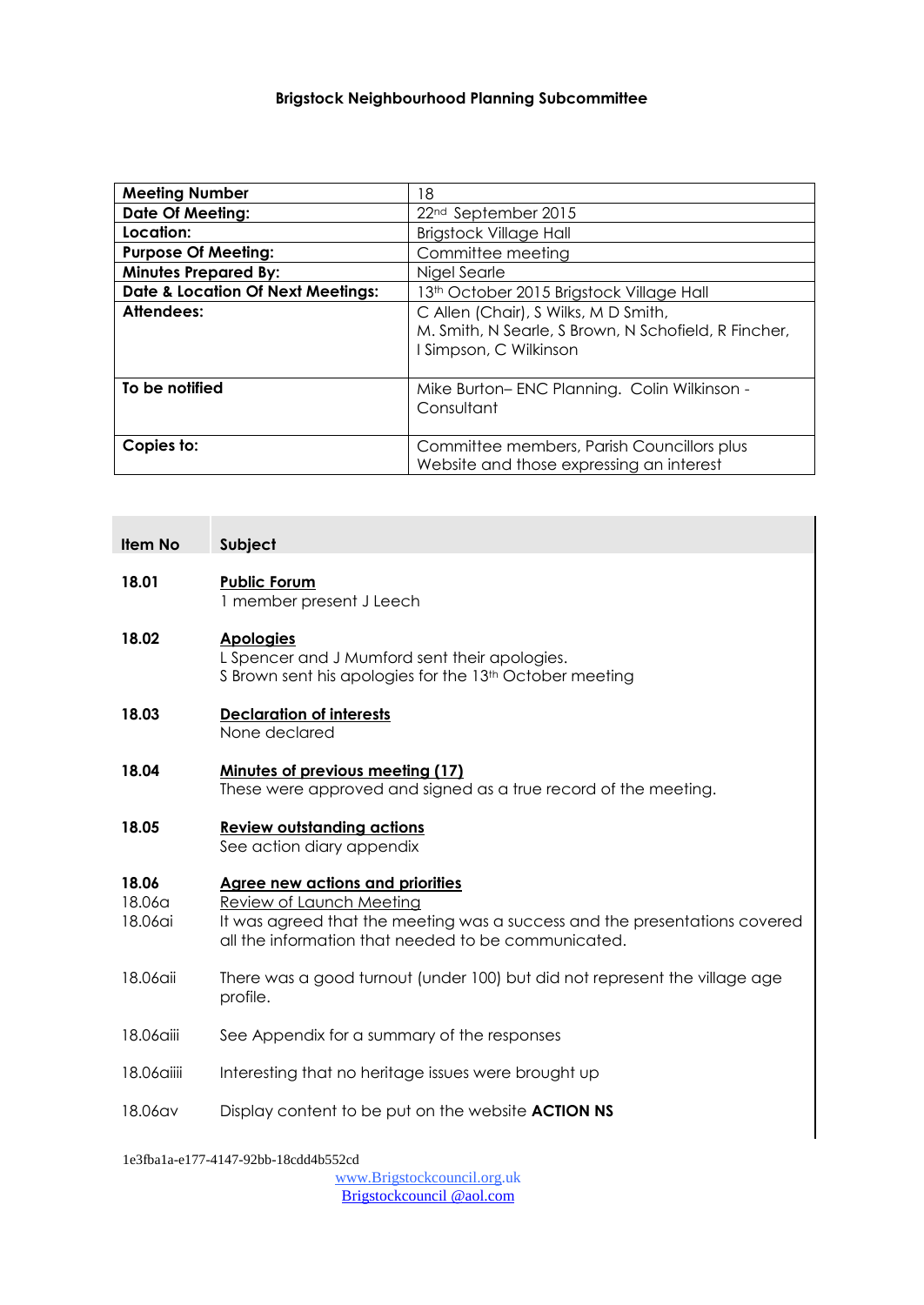- 18.06b Stakeholder meeting
- 18.06bi There was a revision of the event date. Now set for 11th November subject to the hall being available. Start time 6pm to be confirmed. Tea and biscuits to be served.
- 18.06bii There should be prepared questions to stimulate the workshop groups. **ACTION CA**
- 18.06biii Groups for consideration to be invited from:-After much discussion it was decided that all stake holders not invited to the launch meeting would be invited. There would be an introduction and then the groups would be split into workshop groups.

| <b>ENC</b>              | Leicestershire CC             | <b>Adjoining Parishes</b> |
|-------------------------|-------------------------------|---------------------------|
| Natural England         | <b>Environment Agency</b>     | <b>NCC</b>                |
| <b>HISTORIC England</b> | <b>Clinical Commissioning</b> | Surgery                   |
| Schools                 | House Builders                | Churches                  |
| <b>Major Businesses</b> | Wildlife Trust                | Shops                     |
| Parks                   | <b>Housing Associations</b>   | Sports Clubs              |
| Diocesan Bd of Finance  | Local Police                  | Libraries                 |
| Nene Valley Ass         | Hunt                          | etc                       |

#### 18.06c Other Actions

- 18.06ci List of developers **ACTION NS**
- 18.06cii Contacts at District and County **ACTION SW**
- 18.06ciii Contact for Police **ACTION NS**
- 18.06ciiii Contact the groups **ACTION CA**
- 18.06cv Check Hall Availability **ACTION CA**

#### **18.07 AOB**

- 18.07i Letter to be sent to WI thanking them for their support with the Tea and Cakes **ACTION NS**
- 18.07ii e-mail Rural Housing questionnaire to NHP group.
- 18.07iii Questionnaire Hard copy to each House with option to complete electronically. Additional questionnaires to be available so each adult per household can complete one if they so desired.

# **18.08 Date of next meeting**

13<sup>th</sup> October in the village hall meeting room @ 7:30

1e3fba1a-e177-4147-92bb-18cdd4b552cd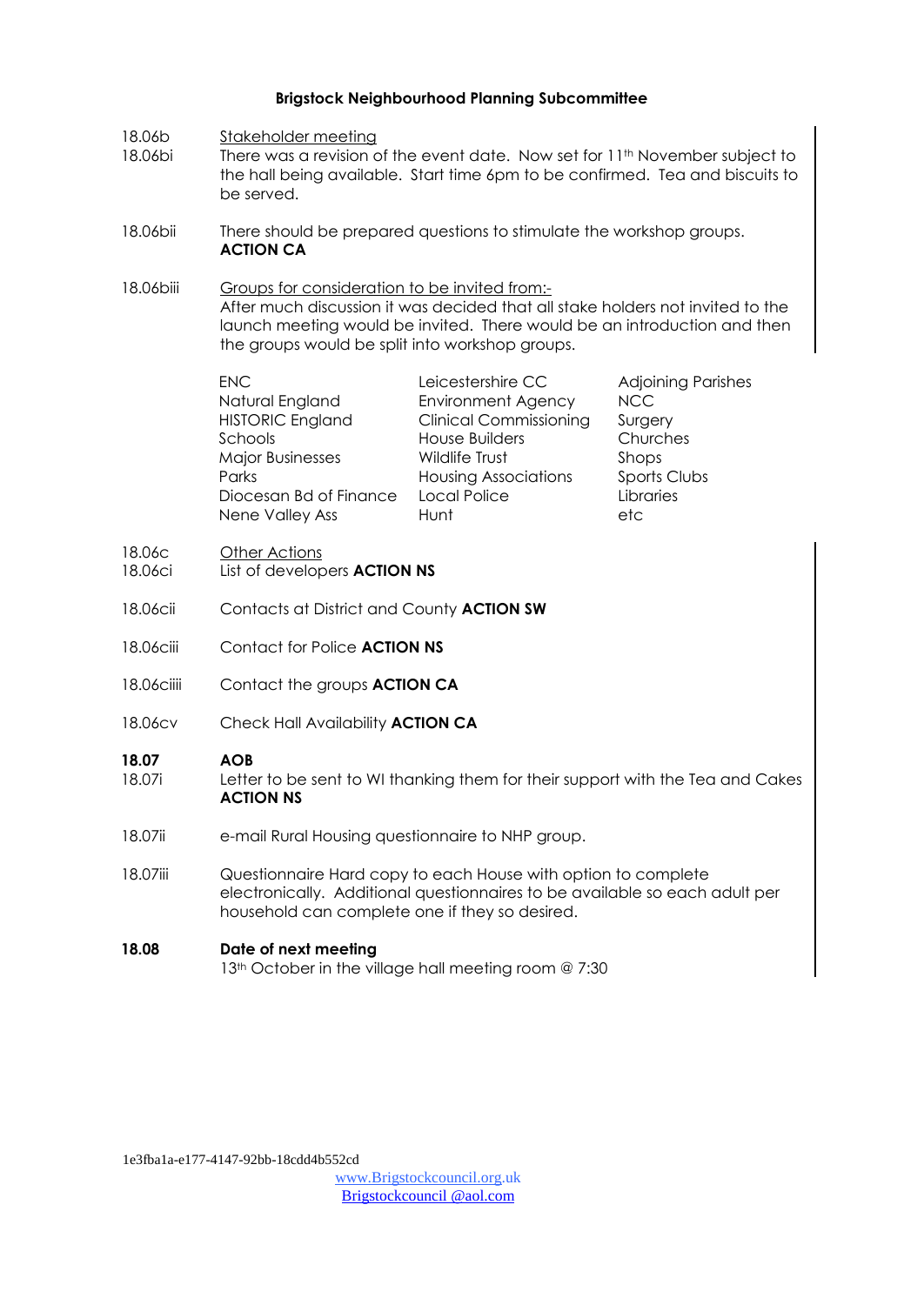#### **Future housing and development responses from map at open meeting, 20 September, 2015.**

- 1. No building up to or beyond the A6116 bypass or we will end up with the Geddington scenario where you need to bypass the bypass. Several post-its and conversations on the same point, maintaining buffer zones to the bypass.
- 2. Organic growth only, no major developments. Eg No developments that represent more than a 20% increase in the size of the village. Some development permitted in the plan but smaller and in keeping with the village. No huge housing developments on greenfield land and select housing for local needs.
- 3. One-way suggestion by Gladman not a good idea.
- 4. Build some smaller houses for purchase. Plus build more for downsizing retired people.
- 5. Move school to Pocket Park site. Also, make site available for starter/affordable homes. Are business near Pocket Park staying? Could these sites be freed up? Total of five postits related to Pocket Park site during meeting. All on same theme.
- 6. Limit new development.
- 7. Preserve cricket meadow and country park as spaces to roam.
- 8. Improve street lighting.
- 9. Improve access to parish church, especially for elderly and people with mobility issues.
- 10. More community facilities such as tennis courts and a play area closer to the centre.
- 11. Encourage tourism to this important village and East Northants.
- 12. Make use of Brigstock Camp, possible community use or business/housing although there could be access issues with traffic.
- 13. Make use of the Wallis & Linnell factory building. Eg convert to apartments. NB it was also pointed out that the building is being used, currently storage.
- 14. Protect agricultural land to the south side of the village.
- 15. Preserve Rectory Paddock with note that it is also liable to flooding.
- 16. Take note of traffic congestion in the High Street and Back Lane.

17. Reduce traffic speeds in Stanion Road, Lyveden Road, Sudborough Road and Back Lane.

1e3fba1a-e177-4147-92bb-18cdd4b552cd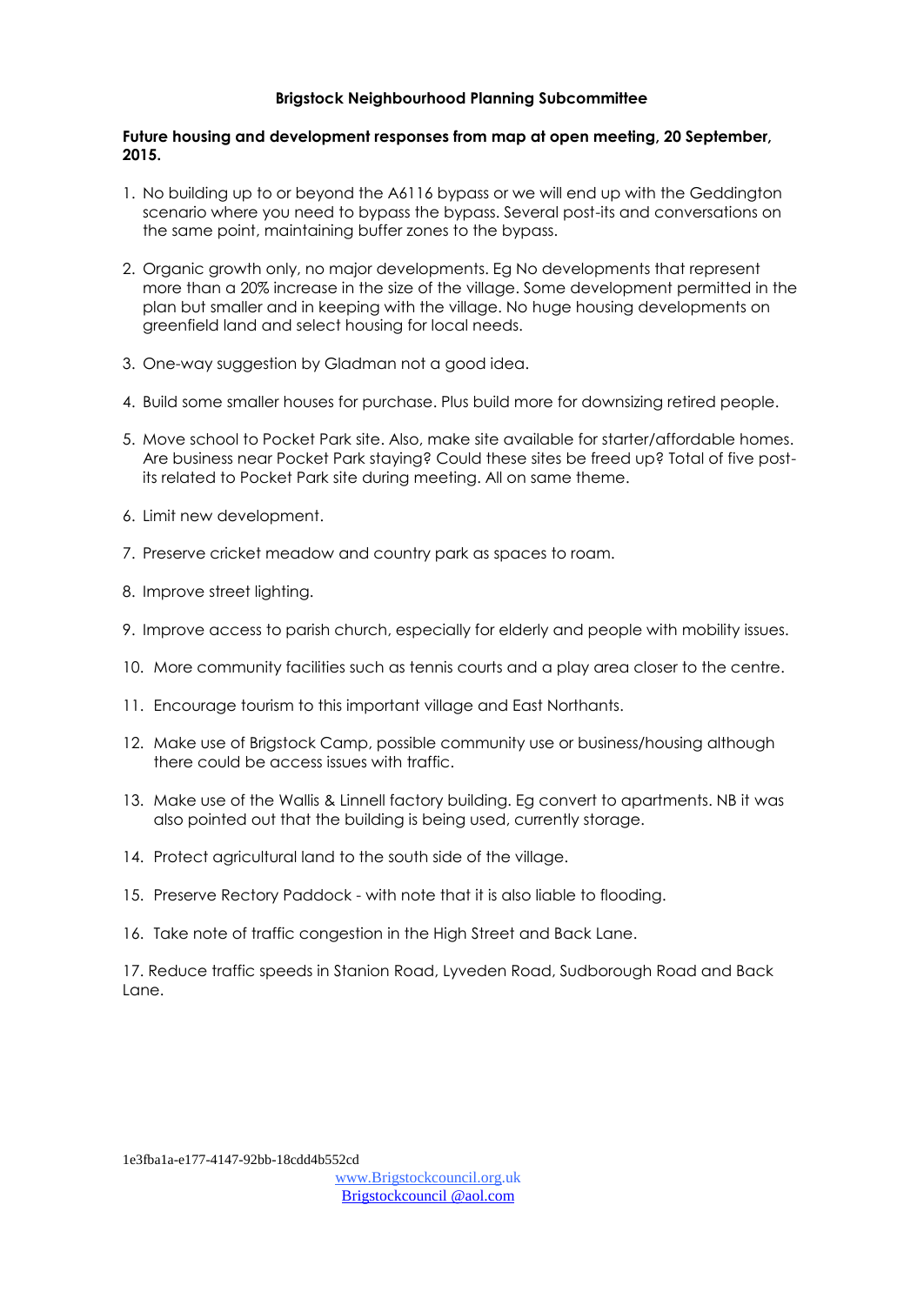# **ANALYSIS OF COMMENTS ON GREEN SPACE BOARD AT NEIGHBOURHOOD PLAN LAUNCH EVENT**

Prevent creeping development 1

Keep village envelope as much as possible with green buffer zones i.e. don't build up To the by--pass. Minor infill only. 4

2 or 3 bedroom houses/bungalows for down--sizing 4

Protect view from Stanion Road across to the Meadow 4

Protect the woodland and green area at the back of the cottages on Benefield Road 3

Protect the allotment land/allotments are very important 4

Some recreational/play area at North end of village 1

Ensure Meadow remains a green space 4

Ensure the Park remains a green space 4

Extend cycle paths within the village and to adjacent villages --Sudborough -- Lowick—Thrapston 4

Pocket park could be used for new school/other village facilities/affordable Housing 6

Value the Country Park –lovely space and facility for the village 3

Build on corner plot at base of steps to Country Park or use as memorial garden 3

Redevelop camp site for light industry 4

New developments which are accessible for pedestrians. Don't encourage People to drive through the center of the village 1

1e3fba1a-e177-4147-92bb-18cdd4b552cd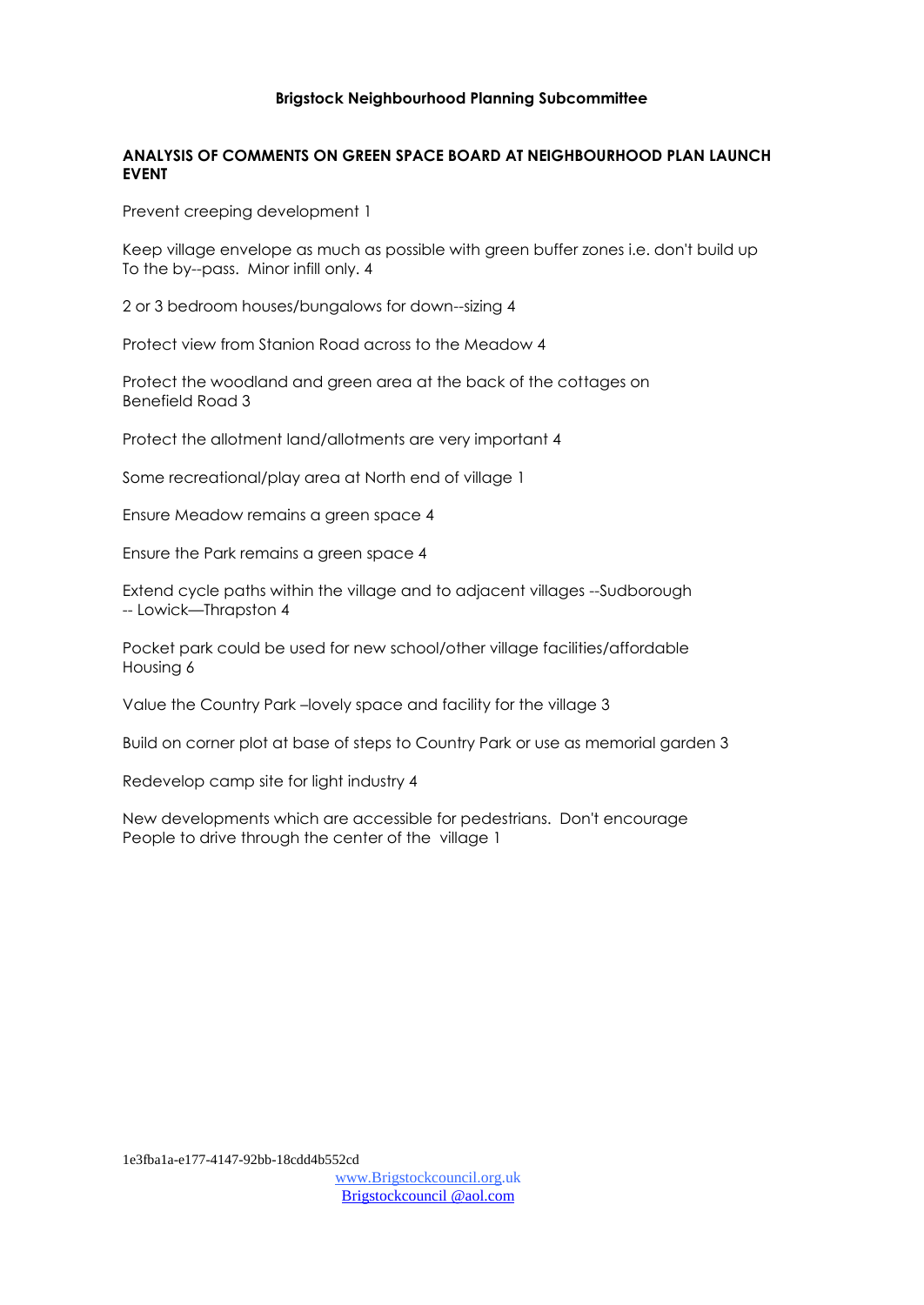Captures re.:

#### **Demographics:**

Gernerally people were surprised and pleased to have been provided with the data on display

The data was seen as very useful/interesting

Had not realised the age structure of the parish and the changes in population ages which had occurred

General interest in the need for downsizing accommodation and the potential to retain/attract younger people to the village through affordable housing

One comment that the school was full and they were taking their child to Aldwincle There were no negative comments

# **Young & Old:**

The bus service is not reliable therefore people deterred from using it

Smaller buses would be more economical

Felt that the bus operator was making artificial difficulties such that the service would be underutilised providing reason for it to be discontinued

There was interest in a service to Thrapston

There should be more cycle ways on the main road especially to Thrapston

There should be a cycle route down the valley (across fields) as a tourist route

A number of people commented that the school should be re-sited on the Pocket Park including a site for a permanent playgroup

A definite need for "nice" bungalows for maturing people to move into freeing houses for families

Bungalows should have a small garden as this enabled people to maintain some activity

A number said they would like to downsize and stay in the village but they are not able to at present due to the lack of suitable properties

The provision for young children was thought to be adequate with the Swing Park and Country Park

Older children were provided for at the cricket pavilion with associated activities

Much of the social housing provision is not designated for villagers e.g. Harpers Court taking younger people from outside of the village

The Vicarage Rooms should be replaced or considerably improved

1e3fba1a-e177-4147-92bb-18cdd4b552cd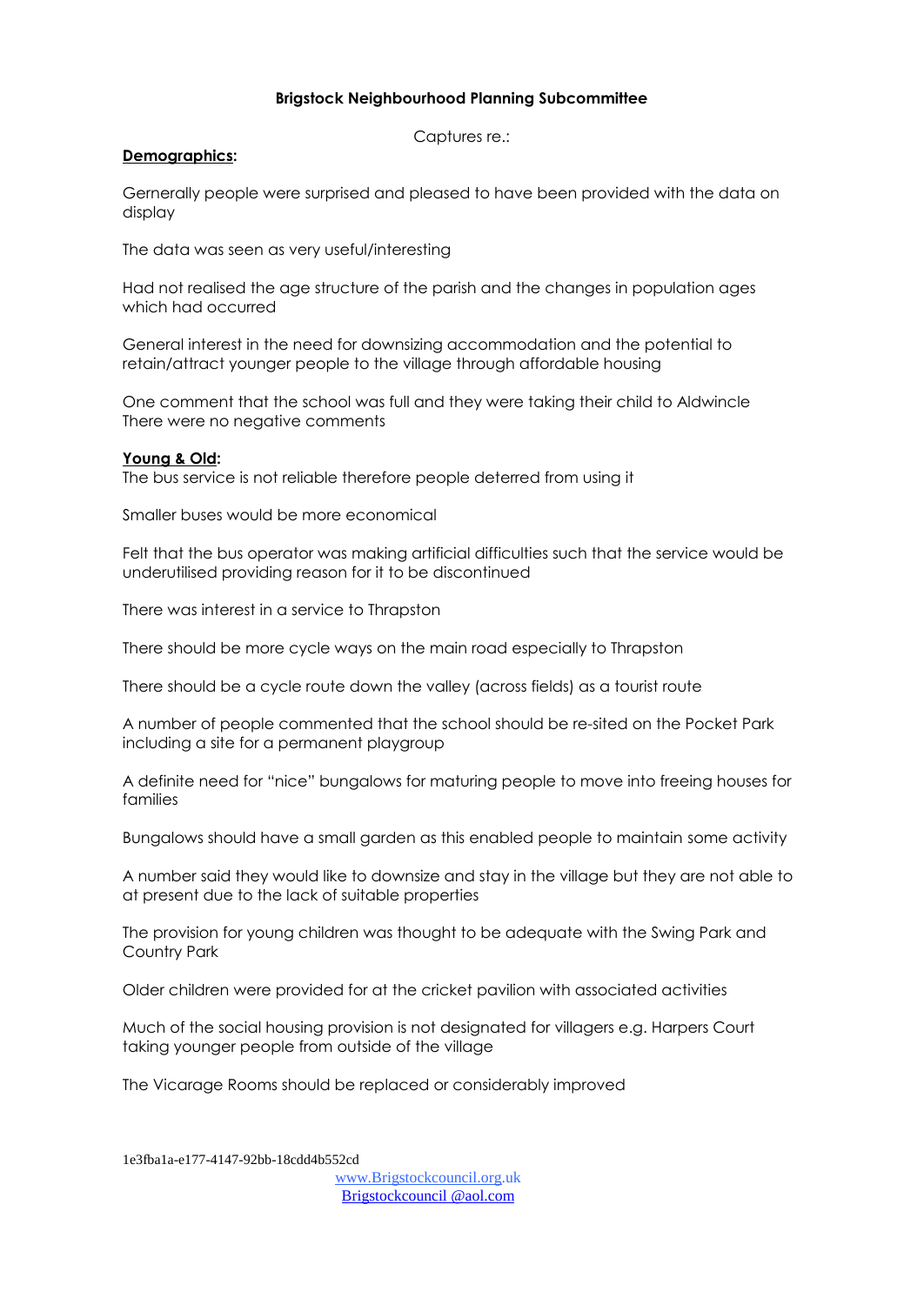# **Time Line**

| September      | October | <b>November</b>     | <b>December</b>       | January                 | February |
|----------------|---------|---------------------|-----------------------|-------------------------|----------|
| Launch Meeting |         | <b>Stakeholders</b> | Completed             | Draft                   |          |
|                |         | meeting             | <b>Housing Survey</b> | Questionnaire <b>CW</b> |          |
|                |         |                     | Options               |                         |          |
|                |         |                     | Document <b>CW</b>    |                         |          |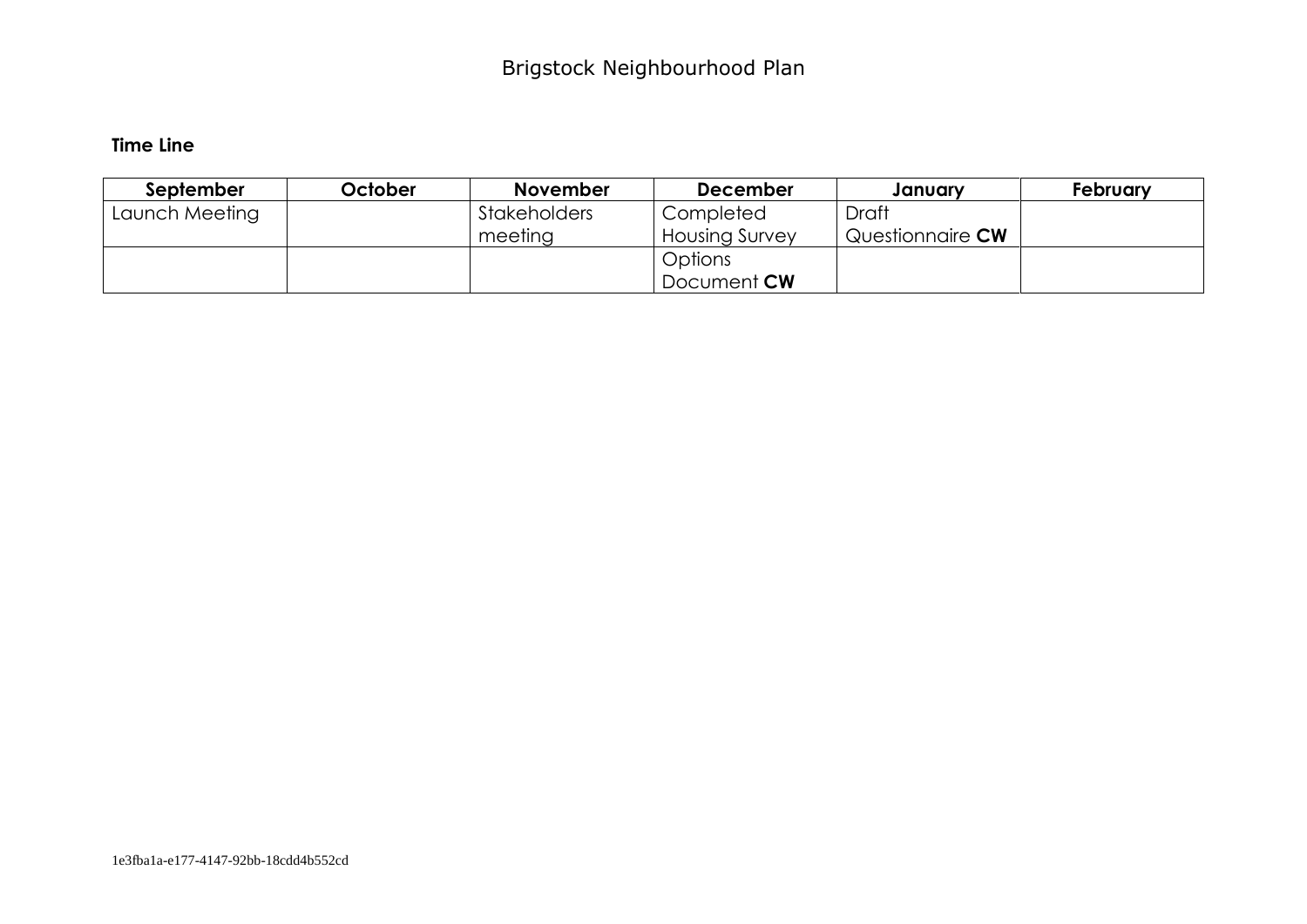# **ACCOUNTS ANALYSIS**

Approved grant budget

# **August 2015 to February 2016**

| Item                                     | <b>Budget</b> | Aug       | Sept      | Oct | <b>Nov</b> | <b>Dec</b> | Jan | Feb |
|------------------------------------------|---------------|-----------|-----------|-----|------------|------------|-----|-----|
|                                          |               |           |           |     |            |            |     |     |
| Consultant -Surveys                      | £840          |           | £325:00   |     |            |            |     |     |
| Consultant-Launch event advice           | £390          |           | £490:80   |     |            |            |     |     |
| Consultant - Questionnaire & Analysis    | £1,690        |           |           |     |            |            |     |     |
| Printing Costs - Questionnaire           | £208          |           |           |     |            |            |     |     |
| <b>Publicity Costs - Poster Printing</b> | £10           |           |           |     |            |            |     |     |
| Publicity Costs - Street signage         | £180          |           |           |     |            |            |     |     |
| Unbudgeted                               | £000          | £97.94    | £31.50    |     |            |            |     |     |
| Total                                    | £3,323        | £97.94    | £847.30   |     |            |            |     |     |
| <b>Available Funds Balance</b>           | £3,323        | £3,225:06 | £2,377.76 |     |            |            |     |     |
| <b>VAT this is re-claimable</b>          |               |           | £163:16   |     |            |            |     |     |

| Month | Reference | Cost<br>ex VAT | Supplier   | <b>Item</b>  |
|-------|-----------|----------------|------------|--------------|
| Aug   | 01143     | £24:41         | <b>ENC</b> | Map printing |
| Aug   | 01149     | £73.53         | <b>ENC</b> | Map printing |
| Sept  | 01160     | £31.50         | Royal Mail | Postage      |
| Sept  |           | 815:80         | Planit-X   | Consultancy  |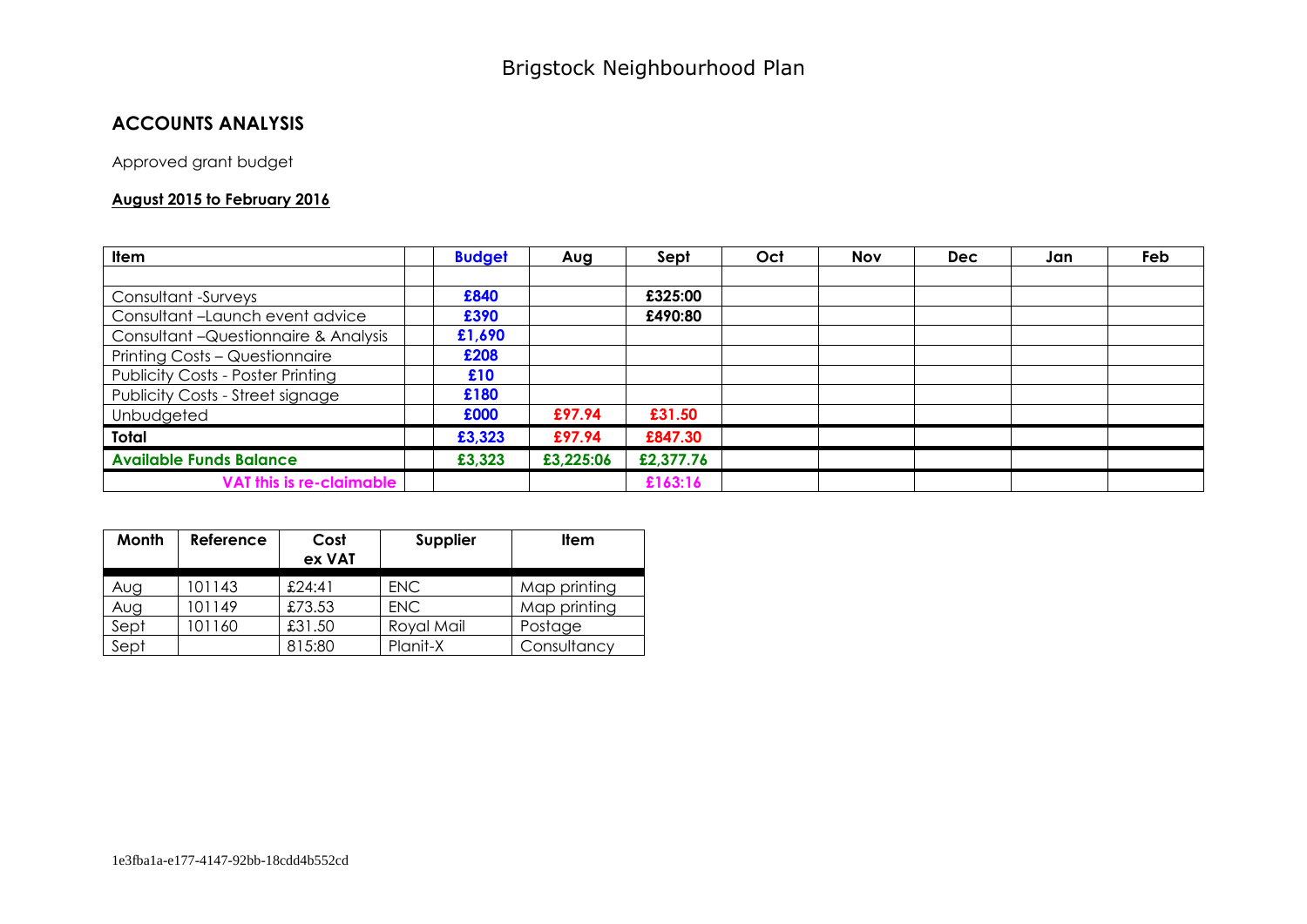| Ref      | <b>Completed Actions</b>                       |                      | Resp       | Due by      |
|----------|------------------------------------------------|----------------------|------------|-------------|
| 12.04iic | To try and improve the response it was         |                      | <b>RF</b>  | <b>ASAP</b> |
|          | suggested there should be a link to the        |                      |            |             |
|          | questionnaire circulated with the school       |                      |            |             |
|          | routine information text. ACTION RF            |                      |            |             |
| 13.07iii | It was agreed that the flyer circulated to all |                      | <b>SW</b>  | 21/07/2015  |
|          | houses would also include the questionnaire    |                      |            |             |
|          | <b>ACTION SW</b>                               |                      |            |             |
| 17.06v   | Size of display board to be obtained and       | Sept Boards Obtained | <b>NJS</b> | 20/09/2015  |
|          | circulated to group <b>ACTION NJS</b>          |                      |            |             |
| 17.06vi  | List of all street names and numbers to be     | Sept Provided        | <b>NJS</b> | 20/09/2015  |
|          | supplied to Ian Simpson <b>ACTION NJS</b>      |                      |            |             |
|          |                                                |                      |            |             |

| Ref        | <b>Outstanding Actions</b>                   |                                                                     | Resp  | Due by     |
|------------|----------------------------------------------|---------------------------------------------------------------------|-------|------------|
| 5.06iii    | Try to collect as many e-mail addresses from | Very slow start                                                     | CA    | 31-03-2015 |
|            | residents so we can start communicating via  | Progressing                                                         |       |            |
|            | Brigstock News. Offer a prize. ACTION CA     |                                                                     |       |            |
| 15.06viiii | Separate stake holder meeting to be          | Sept Provisionally booked for the 13 <sup>th</sup> October this may | T.B.A |            |
|            | arranged <b>ACTION</b>                       | require a revision                                                  |       |            |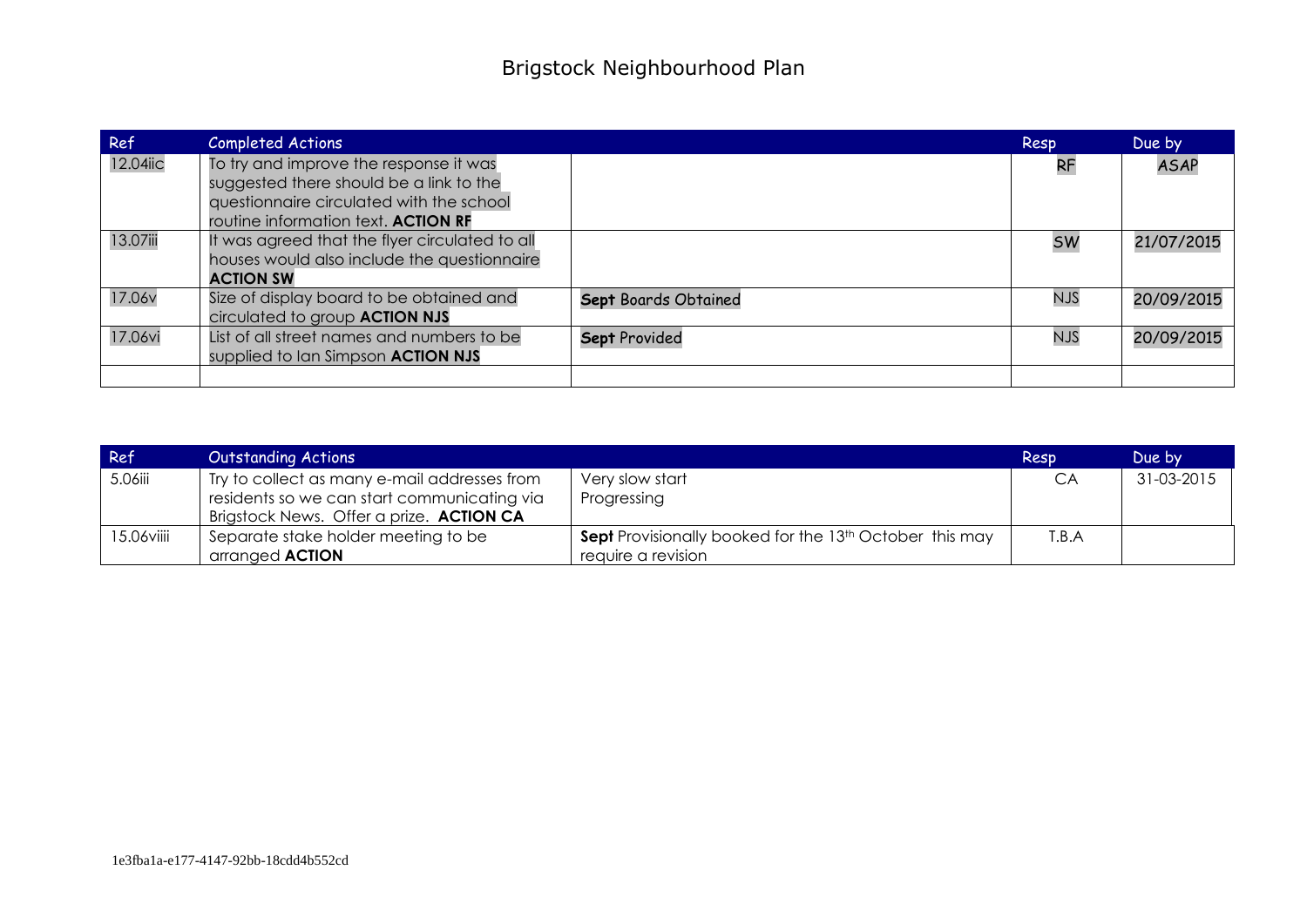| Ref      | New Actions                                                                                 | Resp      | Due by     |
|----------|---------------------------------------------------------------------------------------------|-----------|------------|
| 18.06av  | Display content to be put on the website<br><b>ACTION NS</b>                                | <b>NS</b> | 13/10/2015 |
| 18.06bii | There should be prepared questions to<br>stimulate the workshop groups. ACTION CA           | CA        | 13/10/2015 |
| 18.06ci  | List of developers <b>ACTION NS</b>                                                         | <b>NS</b> | 13/10/2015 |
| 18.06cii | Contacts at District and County ACTION SW                                                   | NJS.      | 13/10/2015 |
| 18.07i   | Letter to be sent to WI thanking them for their<br>support with the Tea and Cakes ACTION NS | NJS.      | 13/10/2015 |
| 18.07ii  | e-mail Rural Housing questionnaire to NHP<br>group. ACTION NS                               | NJS.      | 13/10/2015 |
| 18.06cv  | Check Hall Availability ACTION CA                                                           | CA        | 13/10/2015 |